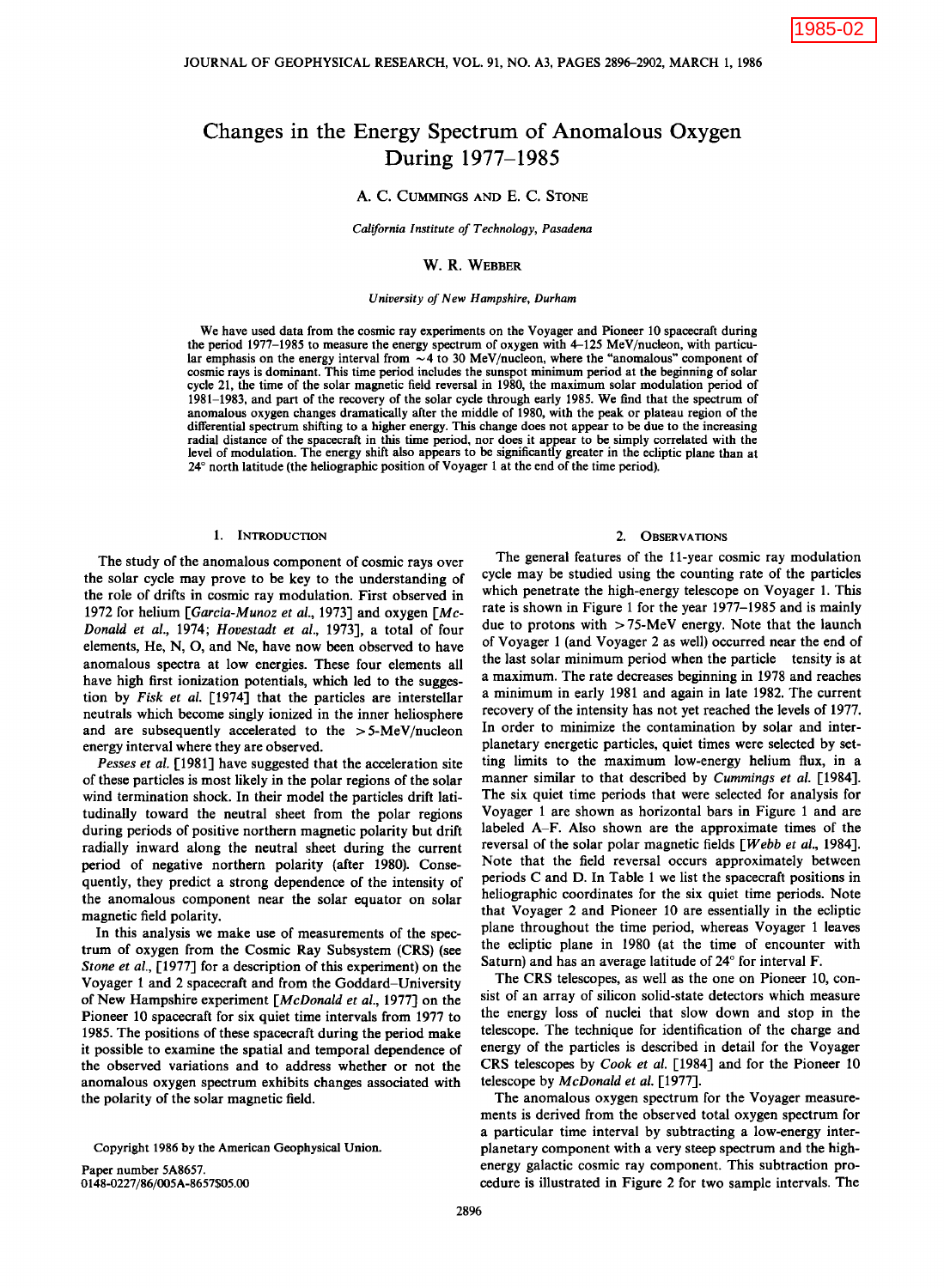

Fig. 1. Three-day average counting rate of penetrating particles in the HET 1 (high-energy telescope number 1) of the Voyager 1 CRS instrument from 1977 to 1986. The rate is dominated by protons with energy >75 MeV. The horizontal bars labeled A, B, C, D, E, and F refer to time intervals selected for construction of quiet time spectra of anomalous oxygen. The bars are discontinuous, thus reflecting the deletion of nonquiet times in the intervals. Similar intervals were also selected for Voyager 2 and Pioneer 10. The vertical arrows indicate approximate times of the solar magnetic field reversal at latitudes greater than  $70^{\circ}$  in the north (N) and south (S).

| TABLE 1. Average Heliographic Coordinates of Voyager 1,            |  |  |  |  |
|--------------------------------------------------------------------|--|--|--|--|
| Voyager 2, and Pioneer 10 for Each of the Six Quiet Time Intervals |  |  |  |  |

| Spacecraft      | Time<br>(Year/Day) | Radial<br>Distance.<br>AU | Latitude,<br>deg | Longitude,<br>deg |
|-----------------|--------------------|---------------------------|------------------|-------------------|
|                 |                    | Interval A                |                  |                   |
| V1              | 1977/337-1978/65   | 2.1                       | 0.5              | 185               |
| V2              | 1977/337-1978/44   | 2.0                       | 4.1              | 183               |
| P <sub>10</sub> | 1977/1-1978/77     | 13.6                      | 6.4              | 159               |
|                 |                    | Interval B                |                  |                   |
| V1              | 1978/160-1979/40   | 4.4                       | $-4.3$           | 224               |
| V <sub>2</sub>  | 1978/162-1979/35   | 4.0                       | $-3.0$           | 225               |
| P <sub>10</sub> | 1978/157-1979/287  | 18.0                      | 5.5              | 161               |
|                 |                    | Interval C                |                  |                   |
| V1              | 1979/324-1980/202  | 7.5                       | $-5.2$           | 272               |
| V <sub>2</sub>  | 1979/306-1980/197  | 6.4                       | $-5.5$           | 265               |
| P <sub>10</sub> | 1980/1-1980/289    | 21.7                      | 5.0              | 166               |
|                 |                    | Interval D                |                  |                   |
| V1              | 1980/350-1983/174  | 12.3                      | 8.1              | 303               |
| V2              | 1980/353-1983/175  | 9.6                       | $-3.7$           | 304               |
| P <sub>10</sub> | 1981/1-1983/182    | 26.8                      | 4.5              | 170               |
|                 |                    | Interval E                |                  |                   |
| V1              | 1983/207-1984/240  | 18.6                      | 21.9             | 323               |
| V <sub>2</sub>  | 1983/225-1984/215  | 13.4                      | $-1.2$           | 344               |
| P <sub>10</sub> | 1983/261-1984/262  | 32.4                      | 4.0              | 173               |
|                 |                    | Interval F                |                  |                   |
| V1              | 1984/240-1985/16   | 21.4                      | 24.4             | 328               |
| V <sub>2</sub>  | 1984/215-1984/334  | 15.2                      | $-0.5$           | 352               |
| P <sub>10</sub> | 1984/262-1985/17   | 34.2                      | 3.9              | 174               |

Here V1, Voyager 1; V2, Voyager 2; P10, Pioneer 10.

low-energy component is scaled and extrapolated from a power law fit to the observed helium spectrum in the same time interval in the energy range 3–6.1 MeV/nucleon using a ratio He/O = 100. In calculating the uncertainty in the anomalous oxygen spectrum it was assumed that the uncertainty in the He/O ratio was  $\pm 50\%$ , which covers the range of compositions observed for corotating streams (He/O  $\sim$  150) and for solar flares (He/O  $\sim$  70) [Gloeckler et al., 1979]. The estimated galactic cosmic ray oxygen component is scaled from the observed carbon spectrum in the following way. The average combined carbon spectrum from Voyager 1 and 2 for each time interval is first fit to a power law from 20 to 106 MeV/ nucleon to determine the slope of the galactic cosmic ray component. Then the overall level is adjusted individually for Voyager 1 and 2 by a least squares fit to the observed oxygen intensity in the 66- to 125-MeV/nucleon range. Based on the uncertainties derived in the fitting process the estimated uncertainty used in calculating the anomalous oxygen spectrum is  $\pm 20\%$ .

In Figure  $2a$  it is evident that the spectrum of anomalous oxygen (shown by the open squares) from Voyager 1 for interval A is almost identical to the observed spectrum in the energy range from 4 to 30 MeV/nucleon. This is a time interval during solar minimum when the anomalous oxygen intensity is at its peak and the corrections for the solar and galactic cosmic ray components are essentially negligible. Figure 2b depicts the spectrum from Voyager 2 for interval D, when the anomalous intensity is at a minimum and the corrections are much more significant.

Figure 3 shows the spectra of anomalous oxygen for the six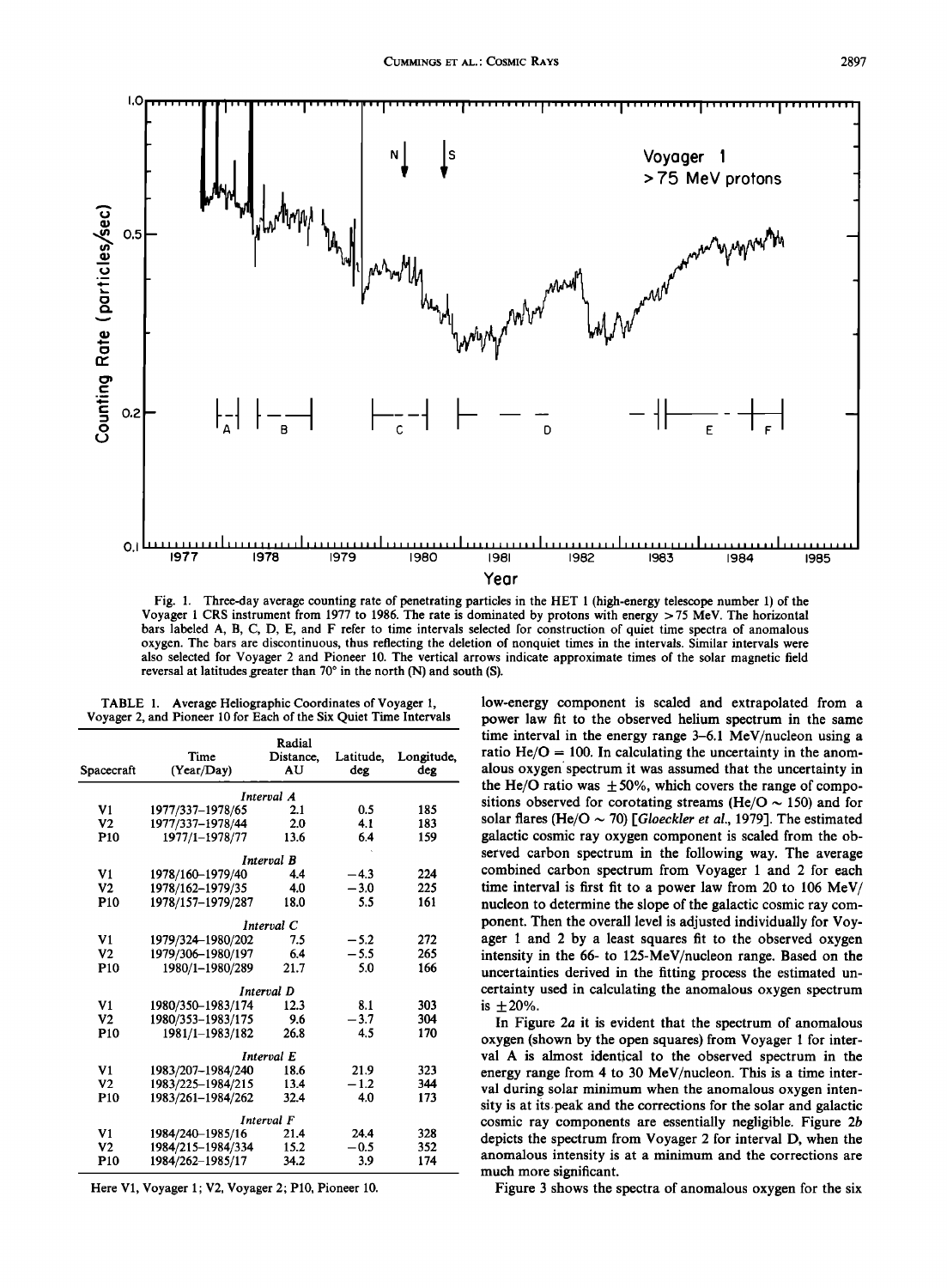

Fig. 2. Quiet time energy spectra of oxygen from Voyager data for two sample time intervals. The observed spectra are shown as solid circles. Estimated spectra of interplanetary and galactic components are shown as solid and dashed lines, respectively. The spectra of anomalous oxygen are indicated by the open squares which are joined by the dotted lines.



Fig. 3. Spectra of anomalous oxygen from Voyager 2 for the six time intervals described in Table 1. Figures 3a and 3b show the spectra for periods before and after the solar magnetic field reversal, respectively. The smooth curves are drawn to aide the eye and are not functional fits to the data. The solid curve labeled "A" in Figure 3b i facilitate comparison. Note the higher energy of the peak (or plateau) intensity of the spectra in Figure 3b when compared to those of Figure 3a.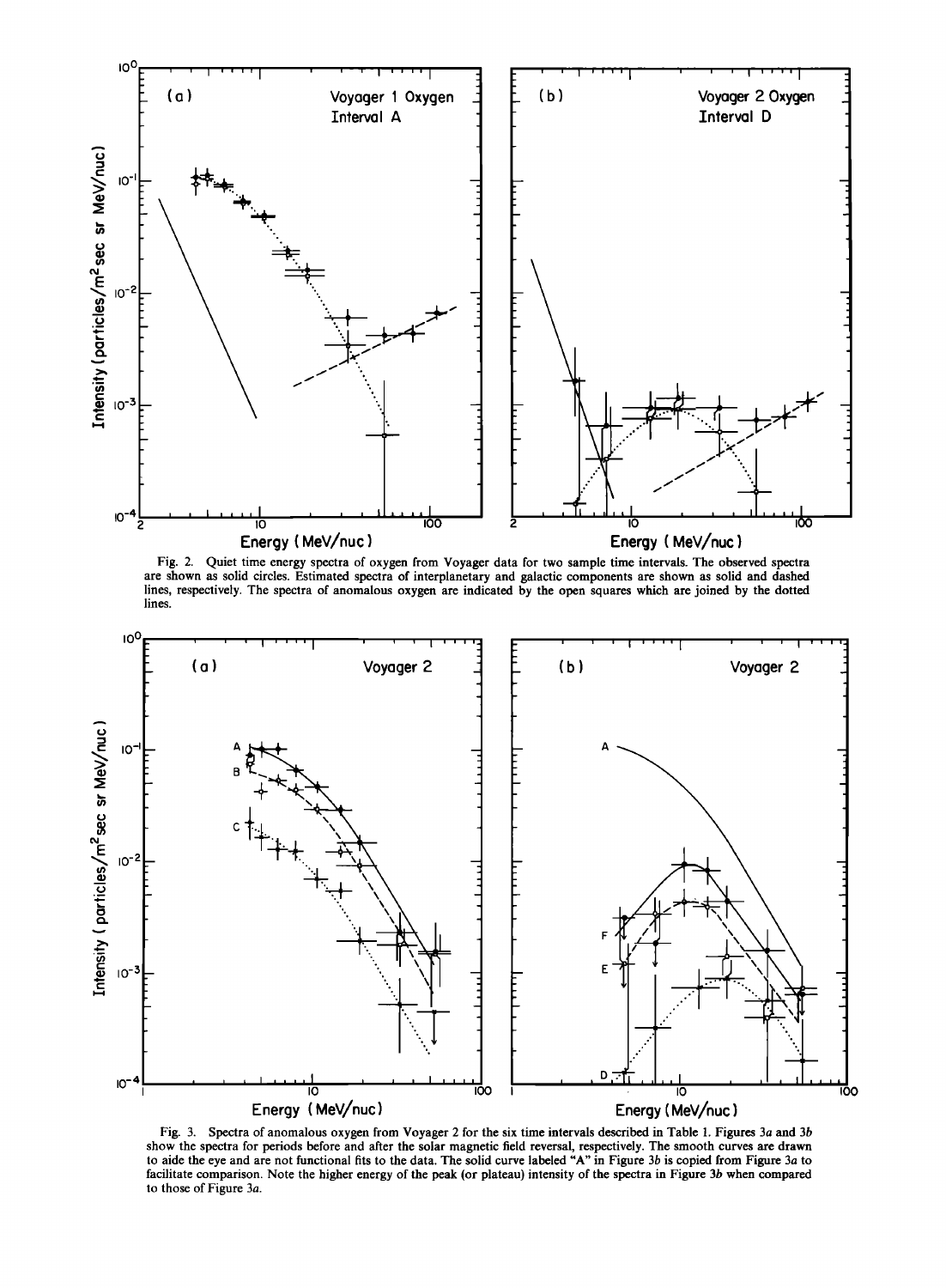

Fig. 4. Spectra of observed oxygen from Pioneer 10 for the six time intervals described in Table 1 in a format identical to that of Figure 3.



Fig. 5. Spectra of anomalous oxygen from Voyager 1 for the six time intervals described in Table 1 in a format identical to that of Figure 3.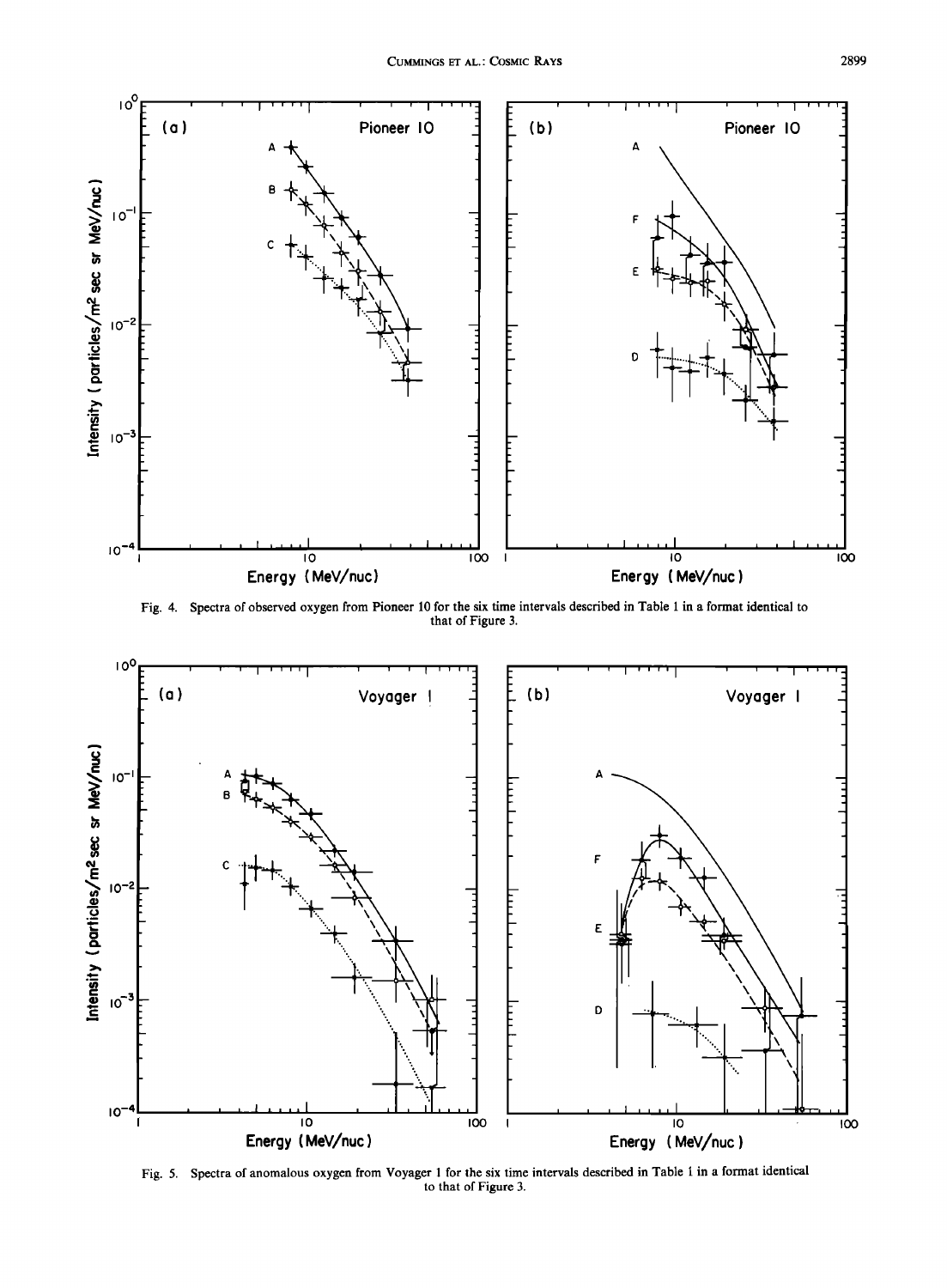

quiet time intervals A-F derived from the Voyager 2 observations in the manner just described. Figures *3a* and *3b* show the spectra for the three intervals before and for the three intervals after the solar magnetic field reversal in 1980, respectively. The spectra for intervals A, B, and C are essentially monotonic, with a tendency to flatten into a peak or plateau at less than  $\sim$  6 MeV/nucleon. It is clear from Figure 3b that the energy dependence of the spectra for the intervals after the field reversal (D, E, and F) is significantly different, having a peak or plateau at  $\sim$  10-20 MeV/nucleon.

The change in the energy spectrum of oxygen is also evident in the observed spectrum from the Pioneer 10 cosmic ray instrument. In Figure 4 we show these spectra for the same time intervals as those shown in Figure 3. Note that the intensities are considerably higher at Pioneer than at the Voyager spacecraft at comparable time intervals, and therefore it is not necessary to subtract the low-energy interplanetary and highenergy galactic components for the Pioneer data. Note the distinct flattening of the spectra in the  $\sim$  10- to 20-MeV/nucleon energy range after the mid-1980 period (Figure 4b) when compared to the earlier intervals shown in Figure *4a,*  indicating a change in the spectrum of anomalous oxygen similar to that of the Voyager 2 data.

In Figures *Sa* and *Sb* we show the spectra of anomalous oxygen derived from the Voyager 1 observations. In this case it is clear that the Voyager 1 spectra also show a shift of the peak energy location, but one that is not as large as that for the Voyager 2 and Pioneer 10 data. The peak in the spectra

for intervals E and F in Figure 5b appears at  $\sim$ 8 MeV/nucleon, approximately one third lower than the corresponding peak energies for Voyager 2.

## 3. DISCUSSION

The comparison of the two panels in each of the three figures discussed last (Figures 3, 4, and S) suggests that the change in the energy spectrum of anomalous oxygen is correlated with the solar magnetic field reversal. However, all three spacecraft are moving outward from the sun, and Voyager 1 is moving out of the ecliptic plane as well (after late 1980), so that spatial variations must be considered in interpreting the data. In addition, the particle intensities are changing owing to modulation, and the peak energy location may be related to the level of modulation. We now investigate these possibilities.

We first address the difference in the energy dependence of Voyager 1 and 2 spectra. During the last two time intervals (E and F), Voyager 2, Voyager 1, and Pioneer 10 have average radial distances from the sun of 13.9, 19.3, and 32.9 AU, respectively. Voyager 2 and Pioneer 10 are both in the ecliptic plane, whereas Voyager 1 is  $\sim 24^{\circ}$  north in latitude. In Figure 6 we show the spectra of anomalous oxygen from Voyager 1 and 2 and the observed spectrum of oxygen from Pioneer 10 for the combined intervals E and F. As noted earlier, the peak in the Voyager 1 spectrum is at a significantly lower energy than that of Voyager 2. We ask whether this effect could be simply due to the radial separation of the spacecraft. To address this question, we show in Figure 6 (solid curve) the calculated spectrum for 19.3 AU, the radial position of Voyager 1, using the radial gradient (logarithmic difference of particle intensities divided by the radial separation) inferred from the dashed curve approximations of the Pioneer 10 and Voyager 2 spectra. The resulting radial gradient varies slightly with energy, from  $\sim$  13%/AU at 7 MeV/nucleon to  $\sim$  10%/ AU at 30 MeV/nucleon. Above  $\sim$  10 MeV/nucleon the predicted Voyager 1 spectrum and the observed spectrum are in reasonable agreement; however, the Voyager 1 anomalous oxygen flux in the 7.0- to 8.9-MeV/nucleon energy range appears to be significantly higher than the prediction from radial gradient effects alone.

To quantify this difference, we have calculated the Voyager fluxes for the same energy intervals as those used in the Pioneer 10 spectrum. In Figure 7 we show the anomalous oxygen intensity as a function of radial distance from the sun for each of seven energy intervals for the combined time intervals E and F. The slopes of the straight lines through the points at 13.9 and 32.9 AU are the radial gradients based on the Voyager 2 and Pioneer 10 intensities. The points at 19.3 AU are the Voyager 1 intensities. Above 10.6 MeV/nucleon there is good agreement between the Voyager 1 intensities and the straight lines, indicating that at these energies the Voyager 1 intensities observed are those expected from a uniform radial gradient. At lower energies, however, the Voyager 1 intensities are significantly above the lines, indicating that in the 7.1- to 10.6-MeV/nucleon energy range, radial gradient effects alone cannot explain the Voyager 1 data. The vertical line at 19.3 AU on the line associated with the data in the 7.1- to 8.S-MeV/nucleon energy interval is the expected flux  $(68\% \text{ confi})$ dence interval) at the radial position of Voyager 1 if only radial effects are important. We find that the observed anomalous oxygen flux in this lowest energy interval is  $\sim$  4 standard deviations above the expected value. Since Voyager 1 is at  $\sim$  24 $\degree$  north latitude for this time interval, we suggest that this difference is due to the latitudinal separation of the spacecraft. In comparing the energy spectra of Voyager 1 and Voyager 2 in Figure 6 it appears that the peak of the energy spectrum of

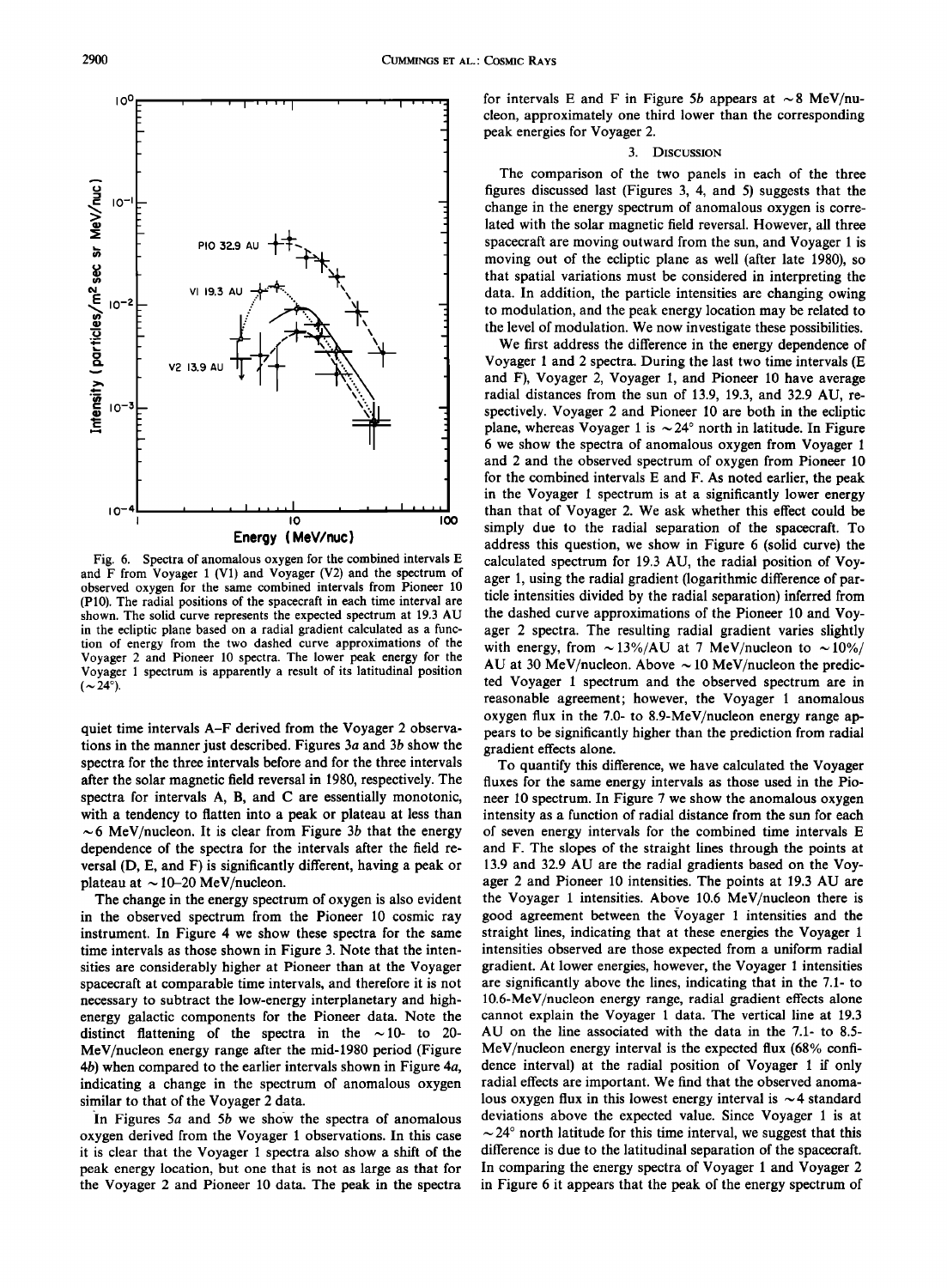

Fig. 7. Anomalous oxygen intensity for the combined time intervals E and F in seven energy intervals as measured on Pioneer 10 and the Voyager spacecraft. The points are plotted at the radial distances from the sun of the spacecraft. The intensities in the six energy intervals above 8.5 MeV/nucleon have been multiplied by the factors shown to visually separate the data points. The lines are described in the text.

anomalous oxygen at such latitudes for this time interval is approximately one third lower than in the ecliptic plane.

To investigate the possibility that the peak energy location is correlated with the level of modulation, we show in Figure 8 the Voyager 1 observed oxygen spectra for intervals Band F. The galactic cosmic ray intensity is dominant in the 50- to 125-MeV/nucleon energy range for both time intervals. The intensity in this energy range is only  $\sim$  20% higher for interval B than for interval F, indicating that a similar level of modulation has been reached. Similarly, the anomalous oxygen intensity in the 10- to 30-MeV/nucleon energy range is approximately the same for the two time intervals. However, below 10-MeV/nucleon there is a factor of 10 difference in intensity, producing a striking difference in the spectrum. Because there is such a significant difference of the energy spectrum of anomalous oxygen in these two time intervals, we conclude that this spectral difference is not simply a result of the level of modulation of the particle intensities.

Since we have shown that a spatial effect, namely, a latitude variation, can account for the difference in the Voyager 1 and 2 spectra in the combined time interval  $E + F$ , it is reasonable to ask whether the increasing radial distance of the spacecraft could be responsible for the higher energy of the peak in the spectra seen in the ecliptic plane in intervals D, E, and F as compared to intervals A, B, and C (see Figure 3). However, it is clear from a comparison of Figures 3b and *4a* that radial position alone is not a key parameter in determining the peak energy, since Pioneer 10 and Voyager 2 were at similar radial distances and yet the peaks in the Pioneer 10 spectra are at a lower energy,  $<$ 7 MeV/nucleon as opposed to 10-20 MeV/

nucleon. In addition, a comparison of the Pioneer 10 and Voyager 2 spectra in Figure 6, which are at the same time but at different radial distances, shows that the location of the peak is at the same energy or lower at Pioneer 10, not increasing with increasing radial distance as would be expected if the differences observed by Voyager 2 between intervals A-C and D-F were due purely to a radial effect.

We conclude, therefore, that the changes in the energy dependence of the anomalous oxygen spectrum are not likely the result of either the level of modulation or radial position. Rather, the changes appear to be a temporal effect associated with the two halves of the solar cycle. If these changes are to be explained by "conventional" modulation theory, in which the effects of diffusion, convection, and adiabatic deceleration are considered and the effects of drifts ignored (see *Fisk* [1980] for a review of solar modulation theory), then it would require either a very prolonged "hysteresis" effect or a significant change in the rigidity dependence of the diffusion coefficient between halves of the solar cycle. A hysteresis effect (phase lag between intensity variations of low-rigidity and high-rigidity particles) has been reported for the anomalous oxygen component by *Klecker et al.* [1980] for the 1974-1975 period. They found a phase lag of 72 days between the intensity of anomalous oxygen with 7.6-24 MeV/nucleon and the intensity of galactic cosmic rays with energy  $> 10$  GeV. If the energy spectrum changes in our study are to be ascribed to hysteresis, then a phase lag of  $\sim$  4 years would be required between particles with only modestly different rigidities and velocities. If changes in the diffusion coefficient between halves of the solar cycle are to account for our observations, then the spectra of other cosmic ray species would show pronounced effects at the corresponding rigidities.



Fig. 8. Spectra of observed oxygen for time intervals B and F from Voyager 1. Note the similarity in intensity level from  $\sim$  10 to 125 MeV/nucleon and the dramatic difference below 10 MeV/nucleon.